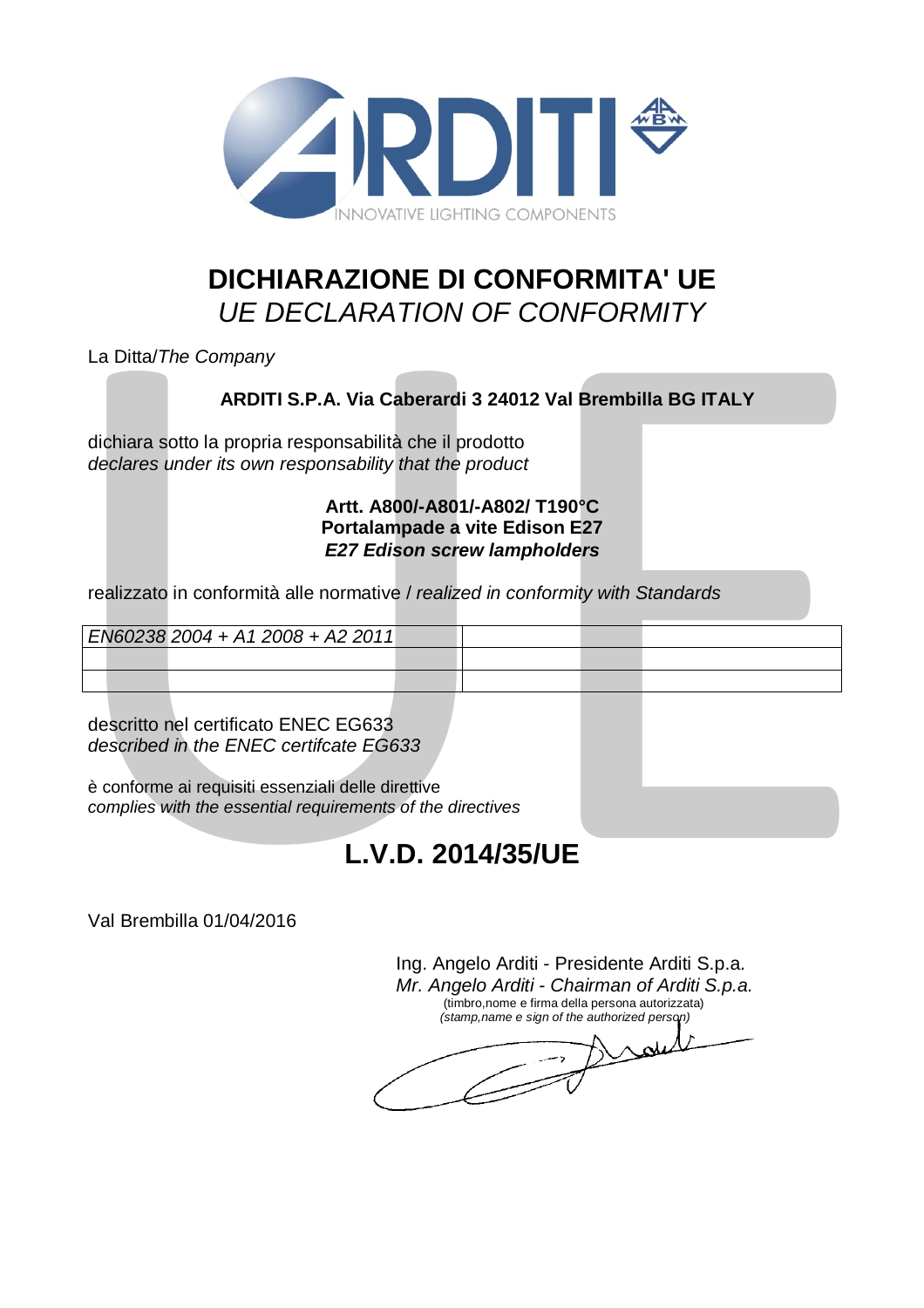

## **DECLARATION OF CONFORMITY**

## **RoHS - DIRECTIVE REFERENCE**

2011/65/UE European Directive Reference (RoHS II) and amendment 2015/863/UE (RoHS III)

Declaration of presence/lack of dangerous substances in Arditi's products

Valid from: 21 Jan 2018

#### **ARDITI SPA**

VIA CABERARDI, 3 24012 - VAL BREMBILLA (BG) ITALY

This declaration is to certify that, as far as we are currently aware, our products conform to the requirements of Directive 2011/65/UE (Directive RoHS II "Restriction of the use of certain hazardous substances in electrical and electronic equipment") and amendment 2015/863/UE (RoHS III). Related documents has been collected in conpliance with Standard EN 50581:2012

| <b>PRODUCT SERIES</b>                                                                                                                                                                  | Lead (Pb)                                                                                                                                                                                            | Mercury (Hg)                                                                                                                                                                                   | Cadmium (Cd)                                                       | $\widehat{z}$<br>Chromium (Cr<br>Hexavalent                                               | Poly-Brominated<br>Biphenyl (PBB)                                                              | Poly-Brominated<br>Ether<br>Diphenyl F<br>(PBDE)                          | Phthalates (DEHP<br>$\Omega$<br>굠<br>(daid<br>- BBP<br>- BBP                        |  |  |
|----------------------------------------------------------------------------------------------------------------------------------------------------------------------------------------|------------------------------------------------------------------------------------------------------------------------------------------------------------------------------------------------------|------------------------------------------------------------------------------------------------------------------------------------------------------------------------------------------------|--------------------------------------------------------------------|-------------------------------------------------------------------------------------------|------------------------------------------------------------------------------------------------|---------------------------------------------------------------------------|-------------------------------------------------------------------------------------|--|--|
| E14, E27 three-piece thermoplastic lampholder<br>(series: 500TP/600TP/602TP, A800TP/A801TP/A802TP<br>TPMA, with spring type terminals)                                                 | <b>No</b><br>Х<br>$\prod$ Yes<br>Substitution<br>previewed<br>date:                                                                                                                                  | X<br>No<br>$\overline{\square}$ Yes<br>Substitution<br>previewed<br>date:                                                                                                                      | <b>No</b><br>X<br>$\Box$ Yes<br>Substitution<br>previewed<br>date: | $\overline{X}$<br><b>No</b><br>$\overline{\Pi}$ Yes<br>Substitution<br>previewed<br>date: | $\overline{\mathsf{x}}$<br>No<br>$\overline{\Gamma}$ Yes<br>Substitution<br>previewed<br>date: | $\overline{X}$<br>No<br>$\prod$ Yes<br>Substitution<br>previewed<br>date: | $\overline{\mathsf{x}}$<br>No<br>$\sqcap$ Yes<br>Substitution<br>previewed<br>date: |  |  |
|                                                                                                                                                                                        |                                                                                                                                                                                                      | Plastic materials contain halogen compounds in compliance with the RoHs Directive                                                                                                              |                                                                    | specification, but not Deca-BDE.                                                          |                                                                                                |                                                                           |                                                                                     |  |  |
| E14, E27 three-piece metal lampholder<br>(series: 590/591/890/891, with screw type terminals)                                                                                          | □<br><b>No</b><br>X Yes<br>Substitution<br>previewed<br>date: *                                                                                                                                      | X<br>No<br>$\overline{\Box}$ Yes<br>Substitution<br>previewed<br>date:                                                                                                                         | X<br>No<br>$\Gamma$ Yes<br>Substitution<br>previewed<br>date:      | X<br>No<br>$\Box$ Yes<br>Substitution<br>previewed<br>date:                               | X No<br>$\sqcap$ Yes<br>Substitution<br>previewed<br>date:                                     | X<br>No<br>$\Box$ Yes<br>Substitution<br>previewed<br>date:               | X<br>No<br>$\sqcap$ Yes<br>Substitution<br>previewed<br>date:                       |  |  |
|                                                                                                                                                                                        |                                                                                                                                                                                                      | *: the lead is present in the based copper alloy used for manufacture of connectors, with a<br>percentage lower than 4% in compliance with the RoHs Directive specification - Annexe III point |                                                                    | 6c                                                                                        |                                                                                                |                                                                           |                                                                                     |  |  |
| E14, E12, E26, E27 three-piece thermoplastic lampholder                                                                                                                                | □<br><b>No</b><br>X Yes<br>Substitution<br>previewed<br>date: *                                                                                                                                      | X<br>No<br>$\Box$ Yes<br>Substitution<br>previewed<br>date:                                                                                                                                    | X<br>No<br>$\Box$ Yes<br>Substitution<br>previewed<br>date:        | X<br><b>No</b><br>$\prod$ Yes<br>Substitution<br>previewed<br>date:                       | X No<br>$\overline{\Box}$ Yes<br>Substitution<br>previewed<br>date:                            | X<br>No<br>$\Box$ Yes<br>Substitution<br>previewed<br>date:               | X<br>No<br>$\Box$ Yes<br>Substitution<br>previewed<br>date:                         |  |  |
| (series: 500TP/600TP/602TP, A800TP/A801TP/A802TP<br>TPMV, with screw type terminals)                                                                                                   | *: the lead is present in the based copper alloy used for manufacture of connectors, with a<br>percentage lower than 4% in compliance with the RoHs Directive specification - Annexe III point<br>6c |                                                                                                                                                                                                |                                                                    |                                                                                           |                                                                                                |                                                                           |                                                                                     |  |  |
|                                                                                                                                                                                        | Plastic materials contain halogen compounds in compliance with the RoHs Directive<br>specification, but not Deca-BDE.                                                                                |                                                                                                                                                                                                |                                                                    |                                                                                           |                                                                                                |                                                                           |                                                                                     |  |  |
| E14 one-piece thermoplastic candle lampholder                                                                                                                                          | □<br>No<br>Yes<br>X<br>Substitution<br>previewed<br>date: *                                                                                                                                          | X<br>No<br>$\Box$ Yes<br>Substitution<br>previewed<br>date:                                                                                                                                    | X<br>No<br>$\Box$ Yes<br>Substitution<br>previewed<br>date:        | X<br>No<br>$\Gamma$ Yes<br>Substitution<br>previewed<br>date:                             | X<br>No<br>$\Box$ Yes<br>Substitution<br>previewed<br>date:                                    | X<br>No<br>$\overline{\Box}$ Yes<br>Substitution<br>previewed<br>date:    | X<br>No<br>$\sqcap$ Yes<br>Substitution<br>previewed<br>date:                       |  |  |
| (series: 170/170G/170R, with screw type terminals)                                                                                                                                     |                                                                                                                                                                                                      | *: the lead is present in the based copper alloy used for manufacture of connectors, with a<br>percentage lower than 4% in compliance with the RoHs Directive specification - Annexe III point |                                                                    | 6с                                                                                        |                                                                                                |                                                                           |                                                                                     |  |  |
|                                                                                                                                                                                        |                                                                                                                                                                                                      | Plastic materials contain halogen compounds in compliance with the RoHs Directive                                                                                                              |                                                                    | specification, but not Deca-BDE                                                           |                                                                                                |                                                                           |                                                                                     |  |  |
| Covers<br>(series: BM F24/BMG F24/BMGA F24/BGA F24; BMG<br>F27/BMGA F27/BGA F27/BMG F40/BMGA F40)<br><b>ARDITI S.p.A.</b> Via Caberardi 3 · 2401 date: Brembilla (BG) · ITAL date: +39 | No<br>X<br>$\Gamma$ Yes<br>INNOVATEWE LIGHTENG COMPONENTS previewed                                                                                                                                  | X<br>No<br>$\overline{\Gamma}$ Yes<br>Substitution Substitution Substitution                                                                                                                   | X<br><b>No</b><br>$\overline{\Gamma}$ Yes                          | X<br>No<br>$TY$ es<br>Substitution<br>date:<br>4552111                                    | X No<br>$\overline{\Gamma}$ Yes<br>Substitution<br>previewed<br>$\frac{date}{4}0345$           | X No<br>$\Box$ Yes<br>Substitution<br>previewed<br>date:                  | X<br>No<br>$\Box$ Yes<br>Substitution<br>previewed<br>date:                         |  |  |
|                                                                                                                                                                                        |                                                                                                                                                                                                      |                                                                                                                                                                                                |                                                                    |                                                                                           |                                                                                                |                                                                           |                                                                                     |  |  |

C.F./P.IVA 01249640168 • R.E.A. BG 186970 • Capitale sociale int.vers. Euro 2.640.000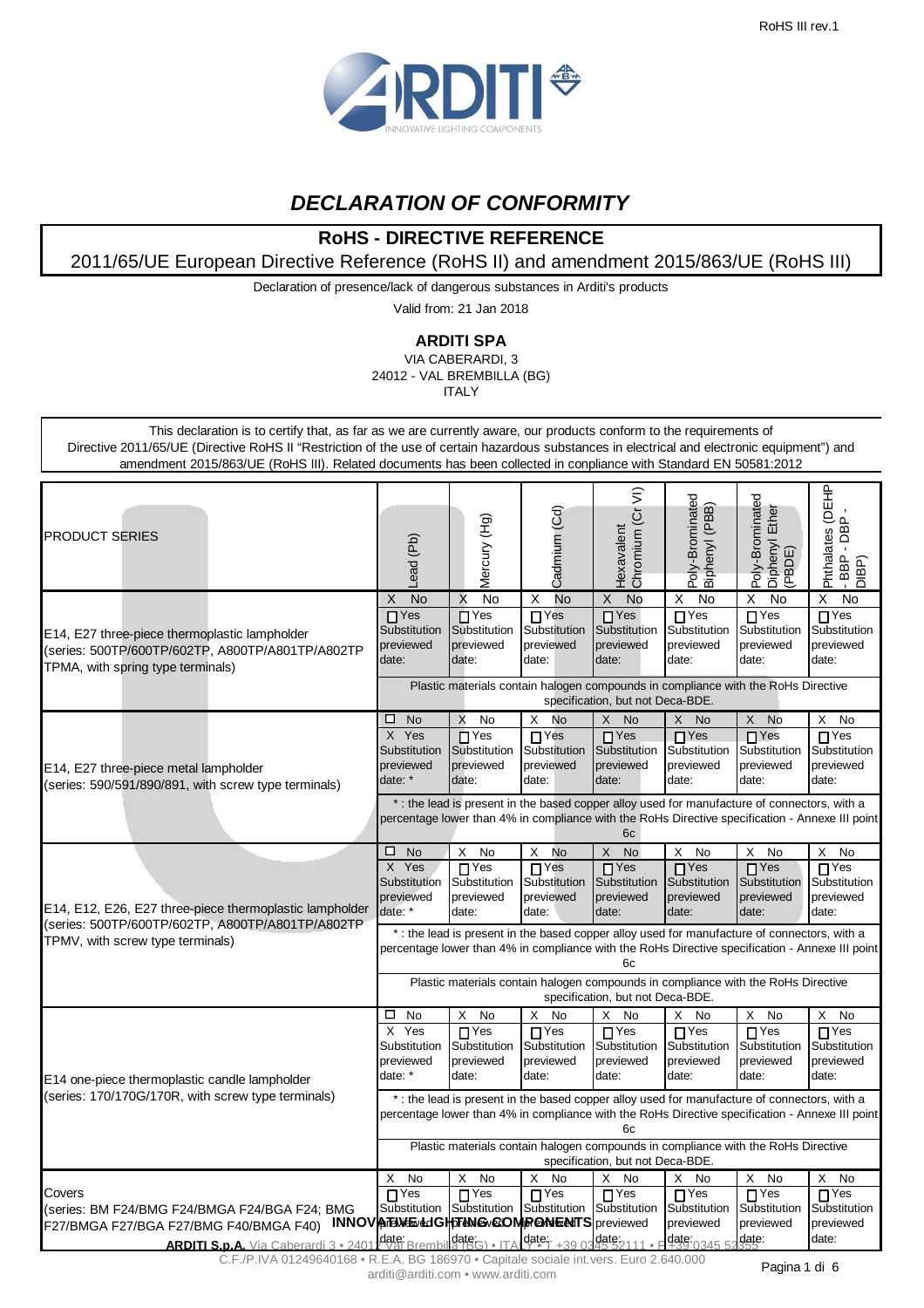

| <b>PRODUCT SERIES</b>                                                                                                                                                   | Lead (Pb)                                                        | Mercury (Hg)                                                              | Cadmium (Cd)                                                                                                                                                  | Chromium (Cr VI)<br>Hexavalent                                                                     | Poly-Brominated<br>Biphenyl (PBB)                              | Poly-Brominated<br>Diphenyl Ether<br>(PBDE)                                    | <b>GBD</b><br>JBD<br>JBD<br>w<br>Phthalate<br>ᅙ<br>(DEHP<br>$\blacksquare$<br><b>BP</b> |
|-------------------------------------------------------------------------------------------------------------------------------------------------------------------------|------------------------------------------------------------------|---------------------------------------------------------------------------|---------------------------------------------------------------------------------------------------------------------------------------------------------------|----------------------------------------------------------------------------------------------------|----------------------------------------------------------------|--------------------------------------------------------------------------------|-----------------------------------------------------------------------------------------|
| E14, E27 three-piece phenolic resin lampholder<br>(series: 500/600/602, A800/A801/A802 TPMA,<br>with spring type terminals);                                            | No<br>Χ<br>$\Gamma$ Yes<br>Substitution<br>previewed<br>date:    | No<br>X<br>$\prod$ Yes<br>Substitution<br>previewed<br>date:              | No<br>X<br>$\Gamma$ Yes<br>Substitution<br>previewed<br>date:                                                                                                 | X<br>No<br>$\prod$ Yes<br>Substitution<br>previewed<br>date:                                       | X<br>No<br>$\Gamma$ Yes<br>Substitution<br>previewed<br>date:  | X<br>No<br>$\Box$ Yes<br>Substitution<br>previewed<br>date:                    | X<br>No<br>$\sqcap$ Yes<br>Substitution<br>previewed<br>date:                           |
| E14, E12, E26, E27 three-piece phenolic resin lampholder<br>(series: 500/600/602, A800/A801/A802 TPMV,<br>with screw type terminals);                                   | □<br>No<br>X Yes<br>Substitution<br>previewed<br>date: *         | No<br>X<br>$\Box$ Yes<br>Substitution<br>previewed<br>date:               | X<br>No<br>$\Gamma$ Yes<br>Substitution<br>previewed<br>date:<br>* : the lead is present in the based copper alloy used for manufacture of connectors, with a | X<br>No<br>$\Box$ Yes<br>Substitution<br>previewed<br>date:                                        | No<br>X<br>$\Gamma$ Yes<br>Substitution<br>previewed<br>date:  | X<br>No<br>$\Box$ Yes<br>Substitution<br>previewed<br>date:                    | X<br>No<br>$\Box$ Yes<br>Substitution<br>previewed<br>date:                             |
|                                                                                                                                                                         |                                                                  |                                                                           | percentage lower than 4% in compliance with the RoHs Directive specification - Annexe III point                                                               | 6c                                                                                                 |                                                                |                                                                                |                                                                                         |
| E27 one-piece thermoplastic lampholder<br>(series: 84M/84SPM/86M/86AM/87M/87AM/911/912,                                                                                 | □<br>No<br>X Yes<br>Substitution<br>previewed<br>date: *         | X<br>No<br>$\overline{\square}$ Yes<br>Substitution<br>previewed<br>date: | X<br>No<br>$\Gamma$ Yes<br>Substitution<br>previewed<br>date:                                                                                                 | X<br><b>No</b><br>$\overline{\Pi}$ Yes<br>Substitution<br>previewed<br>date:                       | X.<br>No<br>$\Gamma$ Yes<br>Substitution<br>previewed<br>date: | X<br>No<br>$\Box$ Yes<br>Substitution<br>previewed<br>date:                    | X<br>No<br>$\prod$ Yes<br>Substitution<br>previewed<br>date:                            |
| with screw type terminals)                                                                                                                                              |                                                                  |                                                                           |                                                                                                                                                               |                                                                                                    |                                                                |                                                                                |                                                                                         |
|                                                                                                                                                                         |                                                                  |                                                                           | percentage lower than 4% in compliance with the RoHs Directive specification - Annexe III point                                                               | * : the lead is present in the based copper alloy used for manufacture of connectors, with a<br>6c |                                                                |                                                                                |                                                                                         |
|                                                                                                                                                                         |                                                                  |                                                                           | Plastic materials contain halogen compounds in compliance with the RoHs Directive                                                                             | specification, but not Deca-BDE.                                                                   |                                                                |                                                                                |                                                                                         |
| E14, E12, E17, E26, E27 one-piece thermoplastic<br>lampholder<br>(series:50/50A/50S/60/60S/62/62A/62S/63/63A/65/60A/64<br>/64SP/80/80S/81/81S/82/82S/83/83F/83L/83A/84/ | <b>No</b><br>X<br>Yes<br>□<br>Substitution<br>previewed<br>date: | X<br>No<br>┓<br>Yes<br>Substitution<br>previewed<br>date:                 | X<br>No<br>Yes<br>□<br>Substitution<br>previewed<br>date:                                                                                                     | X<br><b>No</b><br>Yes<br>◻<br>Substitution<br>previewed<br>date:                                   | Χ<br>No<br>Yes<br>□<br>Substitution<br>previewed<br>date:      | X<br>No<br>$\Box$ Yes<br>Substitution<br>previewed<br>date:                    | Χ<br>No<br>Yes<br>⊒<br>Substitution<br>previewed<br>date:                               |
| 84SP/85/85L/86/86A/87/87A/914, with spring type<br>terminals)                                                                                                           |                                                                  |                                                                           | Plastic materials contain halogen compounds in compliance with the RoHs Directive                                                                             | specification, but not Deca-BDE.                                                                   |                                                                |                                                                                |                                                                                         |
| E14 one-piece thermoplastic candle lampholder<br>(series: 171/171G, with spring type terminals)                                                                         | X<br>No<br>Yes<br>□<br>Substitution<br>previewed<br>date:        | Χ<br>No<br>Yes<br>□<br>Substitution<br>previewed<br>date:                 | X<br>No<br>Yes<br>П<br>Substitution<br>previewed<br>date:                                                                                                     | X<br><b>No</b><br>Yes<br>◻<br>Substitution<br>previewed<br>date:                                   | X<br>No<br>Yes<br>◻<br>Substitution<br>previewed<br>date:      | X<br><b>No</b><br>$\overline{\Box Y}$ es<br>Substitution<br>previewed<br>date: | Χ<br>No<br>Yes<br>$\Box$<br>Substitution<br>previewed<br>date:                          |
|                                                                                                                                                                         |                                                                  |                                                                           | Plastic materials contain halogen compounds in compliance with the RoHs Directive                                                                             | specification, but not Deca-BDE.                                                                   |                                                                |                                                                                |                                                                                         |
| E26, E27 three-piece phenolic resin lampholder with toggle<br>switch<br>(series: A800 I/A801 I/ A802 I with screw type terminals)                                       | ப<br>No<br>X Yes<br>Substitution<br>previewed<br>date: *         | Χ<br>No<br>Yes<br>▁<br>Substitution<br>previewed<br>date:                 | X<br>No<br>Yes<br>⊔<br>Substitution<br>previewed<br>date:<br>* : the lead is present in the based copper alloy used for manufacture of connectors, with a     | X<br>No<br>Yes<br>◻<br>Substitution<br>previewed<br>date:                                          | X<br>No<br>Yes<br>□<br>Substitution<br>previewed<br>date:      | X<br>No<br>$\Box$ Yes<br>Substitution<br>previewed<br>date:                    | X<br>No<br>Yes<br>$\Box$<br>Substitution<br>previewed<br>date:                          |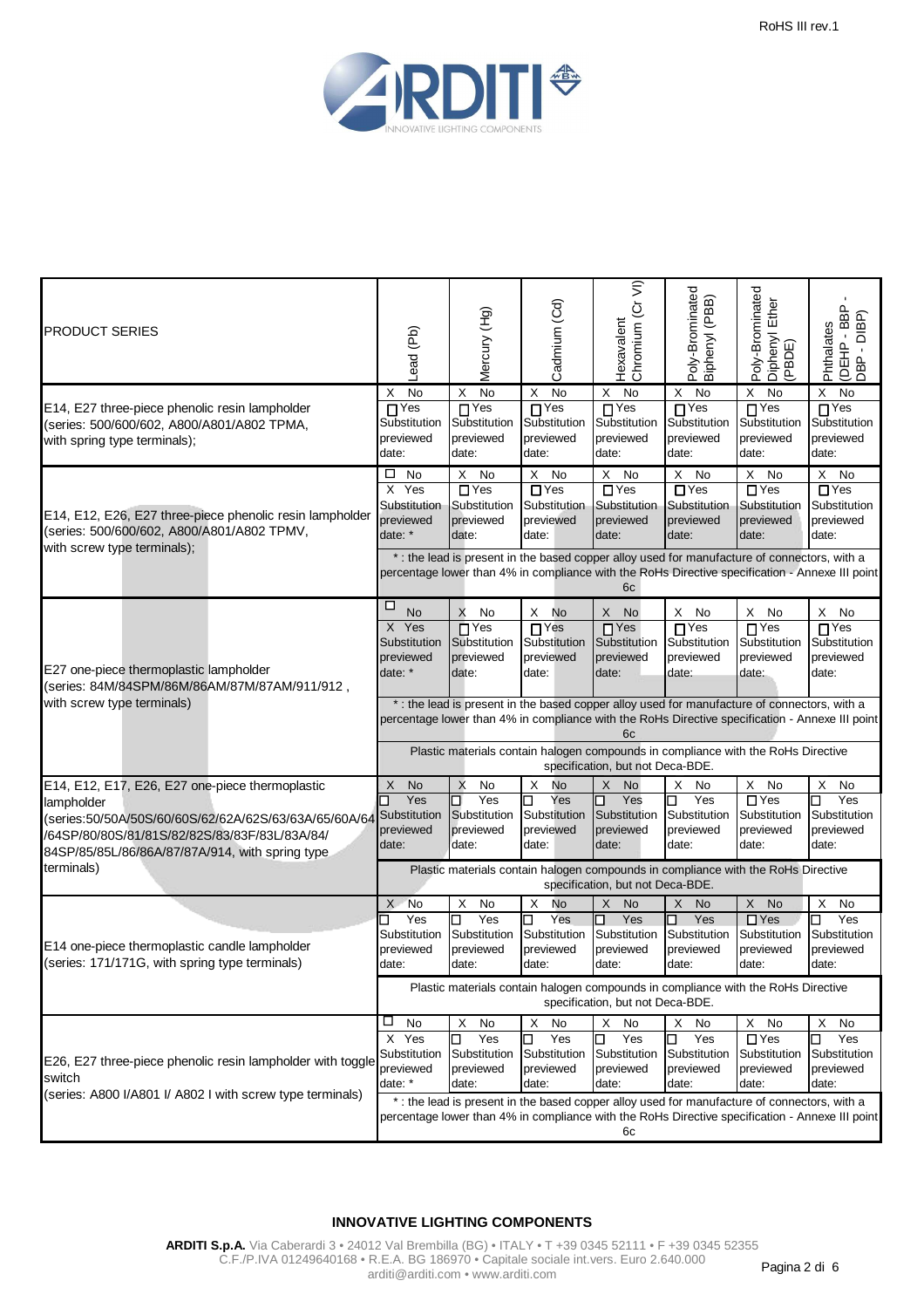

| <b>PRODUCT SERIES</b>                                                                           | Lead (Pb)                                                                                                                                                                                             | Mercury (Hg)                                                   | Cadmium (Cd)                                               | Hexavalent<br>Chromium (Cr VI)                                | Poly-Brominated<br>Biphenyl (PBB)                                                                                                                                                               | Poly-Brominated<br>Diphenyl Ether<br>(PBDE)                    | ≏<br>CHBL<br>Claud<br>C<br>Phthalates<br>(DEHP-<br>$\mathbf{I}$<br><b>ABD</b> |  |  |
|-------------------------------------------------------------------------------------------------|-------------------------------------------------------------------------------------------------------------------------------------------------------------------------------------------------------|----------------------------------------------------------------|------------------------------------------------------------|---------------------------------------------------------------|-------------------------------------------------------------------------------------------------------------------------------------------------------------------------------------------------|----------------------------------------------------------------|-------------------------------------------------------------------------------|--|--|
|                                                                                                 | <b>No</b><br>ப                                                                                                                                                                                        | $\overline{N}$<br>Х                                            | X<br>No                                                    | X<br>No                                                       | X<br>No                                                                                                                                                                                         | X<br>No                                                        | X<br>No                                                                       |  |  |
|                                                                                                 | X Yes<br>Substitution                                                                                                                                                                                 | $\overline{\Box}$ Yes<br>Substitution                          | $\overline{\Gamma}$ Yes<br>Substitution                    | $\overline{\square}$ Yes<br>Substitution                      | $\overline{\Pi \text{Yes}}$<br>Substitution                                                                                                                                                     | $\prod$ Yes<br>Substitution                                    | $\overline{\Pi}$ Yes<br>Substitution                                          |  |  |
| E26, E27 three-piece thermoplastic lampholder with toggle<br>switch                             | previewed<br>date: *                                                                                                                                                                                  | previewed<br>date:                                             | previewed<br>date:                                         | previewed<br>date:                                            | previewed<br>date:                                                                                                                                                                              | previewed<br>date:                                             | previewed<br>date:                                                            |  |  |
| (series: A800TP I/A801TP I/ A802TP I with screw type<br>terminals)                              |                                                                                                                                                                                                       |                                                                |                                                            | 6с                                                            | * : the lead is present in the based copper alloy used for manufacture of connectors, with a<br>percentage lower than 4% in compliance with the RoHs Directive specification - Annexe III point |                                                                |                                                                               |  |  |
|                                                                                                 |                                                                                                                                                                                                       |                                                                |                                                            |                                                               | Plastic material contain halogen compound in compliance with the RoHs Directive specification.                                                                                                  |                                                                |                                                                               |  |  |
|                                                                                                 | $\square$ No                                                                                                                                                                                          | Х<br>No                                                        | X<br>No                                                    | X<br>No                                                       | X<br>No                                                                                                                                                                                         | X<br>No                                                        | X<br>No                                                                       |  |  |
| E26, E27 thermoplastic pull-switch lampholder                                                   | X Yes<br>Substitution<br>previewed<br>date: *                                                                                                                                                         | $\overline{\Gamma}$ Yes<br>Substitution<br>previewed<br>date:  | $\overline{\Pi}$ Yes<br>Substitution<br>previewed<br>date: | $\overline{\Gamma}$ Yes<br>Substitution<br>previewed<br>date: | $\overline{\Gamma}$ Yes<br>Substitution<br>previewed<br>date:                                                                                                                                   | $\overline{\Gamma}$ Yes<br>Substitution<br>previewed<br>date:  | $\overline{\Gamma}$ Yes<br>Substitution<br>previewed<br>date:                 |  |  |
| (with screw type terminals)                                                                     | * : the lead is present in the based copper alloy used for manufacture of connectors, with a<br>percentage lower than 4% in compliance with the RoHs Directive specification - Annexe III point<br>6c |                                                                |                                                            |                                                               |                                                                                                                                                                                                 |                                                                |                                                                               |  |  |
|                                                                                                 |                                                                                                                                                                                                       |                                                                |                                                            |                                                               | Plastic material contain halogen compound in compliance with the RoHs Directive specification.                                                                                                  |                                                                |                                                                               |  |  |
|                                                                                                 | X<br>No                                                                                                                                                                                               | X<br>No                                                        | X<br>No                                                    | X<br>No                                                       | No<br>X                                                                                                                                                                                         | X<br>No                                                        | Χ<br>No                                                                       |  |  |
| E27 one-piece polyester resin lampholder<br>(series: 920/920CP, with spring type terminals);    | $\overline{\Pi}$ Yes                                                                                                                                                                                  | $\overline{\Box}$ Yes                                          | $\Gamma$ Yes                                               | $\overline{\blacksquare}$ Yes                                 | $\overline{\Gamma}$ Yes                                                                                                                                                                         | $\n  Yes\n$                                                    | $\prod$ Yes                                                                   |  |  |
|                                                                                                 | Substitution<br>previewed                                                                                                                                                                             | Substitution<br>previewed                                      | Substitution<br>previewed                                  | Substitution<br>previewed                                     | Substitution<br>previewed                                                                                                                                                                       | Substitution<br>previewed                                      | Substitution<br>previewed                                                     |  |  |
|                                                                                                 | date:                                                                                                                                                                                                 | date:                                                          | date:                                                      | date:                                                         | date:                                                                                                                                                                                           | date:                                                          | date:                                                                         |  |  |
|                                                                                                 | $\square$ No                                                                                                                                                                                          | X<br>No                                                        | No<br>X                                                    | X<br><b>No</b>                                                | X No                                                                                                                                                                                            | X No                                                           | No<br>X                                                                       |  |  |
| E27one-piece polyester resin lampholder<br>(series: 910/910CP/910S, with screw type terminals); | X Yes<br>Substitution<br>previewed<br>date: *                                                                                                                                                         | $\overline{\square}$ Yes<br>Substitution<br>previewed<br>date: | $\prod$ Yes<br>Substitution<br>previewed<br>date:          | $\overline{\Box}$ Yes<br>Substitution<br>previewed<br>date:   | $\overline{\blacksquare}$ Yes<br>Substitution<br>previewed<br>date:                                                                                                                             | $\overline{\square}$ Yes<br>Substitution<br>previewed<br>date: | $\prod$ Yes<br>Substitution<br>previewed<br>date:                             |  |  |
|                                                                                                 |                                                                                                                                                                                                       |                                                                |                                                            | 6c                                                            | * : the lead is present in the based copper alloy used for manufacture of connectors, with a<br>percentage lower than 4% in compliance with the RoHs Directive specification - Annexe III point |                                                                |                                                                               |  |  |
|                                                                                                 | <b>No</b><br>□.                                                                                                                                                                                       | Х<br>No                                                        | X<br>No                                                    | X<br>No                                                       | No<br>Χ                                                                                                                                                                                         | No<br>X                                                        | Х<br>No                                                                       |  |  |
|                                                                                                 | X Yes<br>Substitution                                                                                                                                                                                 | $\Box$ Yes                                                     | $\Box$ Yes                                                 | $\Box$ Yes                                                    | $\overline{\Box}$ Yes<br>Substitution Substitution Substitution Substitution Substitution                                                                                                       | $\Box$ Yes                                                     | $\Box$ Yes<br>Substitution                                                    |  |  |
| B15 one-piece thermoplastic lampolder<br>(series: 45, with screw tipe terminals);               | previewed<br>date: *                                                                                                                                                                                  | previewed<br>date:                                             | previewed<br>date:                                         | previewed<br>date:                                            | previewed<br>date:                                                                                                                                                                              | previewed<br>date:                                             | previewed<br>date:                                                            |  |  |
| B15 thermoplastic outer shell (series: 150/151/152)                                             | * : the lead is present in the based copper alloy used for manufacture of connectors, with a<br>percentage lower than 4% in compliance with the RoHs Directive specification - Annexe III point<br>6с |                                                                |                                                            |                                                               |                                                                                                                                                                                                 |                                                                |                                                                               |  |  |
|                                                                                                 |                                                                                                                                                                                                       |                                                                |                                                            | specification, but not Deca-BDE.                              | Plastic materials contain halogen compounds in compliance with the RoHs Directive                                                                                                               |                                                                |                                                                               |  |  |
|                                                                                                 | $\square$ No                                                                                                                                                                                          | X<br>No                                                        | X<br>No                                                    | X<br>No                                                       | X No                                                                                                                                                                                            | X<br>No                                                        | X<br>No                                                                       |  |  |
|                                                                                                 | X Yes                                                                                                                                                                                                 | $\overline{\Gamma}$ Yes                                        | $\Box$ Yes                                                 | $TY$ es                                                       | $\overline{\Gamma}$ Yes                                                                                                                                                                         | $\Box$ Yes                                                     | $\Box$ Yes                                                                    |  |  |
| E14, E26, E27, E40, B22 porcelain lampholder                                                    | Substitution                                                                                                                                                                                          | Substitution                                                   | Substitution                                               | Substitution                                                  | Substitution                                                                                                                                                                                    | Substitution                                                   | Substitution                                                                  |  |  |
| (series: 70/90/93/440/440F/220, with screw type                                                 | previewed                                                                                                                                                                                             | previewed                                                      | previewed                                                  | previewed                                                     | previewed                                                                                                                                                                                       | previewed                                                      | previewed                                                                     |  |  |
| terminals)                                                                                      | date: *                                                                                                                                                                                               | date:                                                          | date:                                                      | date:                                                         | date:                                                                                                                                                                                           | date:                                                          | date:                                                                         |  |  |
|                                                                                                 |                                                                                                                                                                                                       |                                                                |                                                            | 6с                                                            | *: the lead is present in the based copper alloy used for manufacture of connectors, with a<br>percentage lower than 4% in compliance with the RoHs Directive specification - Annexe III point  |                                                                |                                                                               |  |  |
|                                                                                                 | X<br>No                                                                                                                                                                                               | X<br>No                                                        | X<br>No                                                    | Χ<br>No                                                       | X<br>No                                                                                                                                                                                         | X<br>No                                                        | X<br>No                                                                       |  |  |
| Lampholders for discharge lamps                                                                 | $\Gamma$ Yes                                                                                                                                                                                          | $\Box$ Yes                                                     | $\Gamma$ Yes                                               | $\Box$ Yes                                                    | $\overline{\Box}$ Yes                                                                                                                                                                           | $\Gamma$ Yes                                                   | $\sqcap$ Yes                                                                  |  |  |
| (series: 5850/5550/5700/5710/4PDE)                                                              | Substitution<br>previewed                                                                                                                                                                             | Substitution<br>previewed                                      | Substitution                                               | Substitution<br>previewed                                     | Substitution<br>previewed                                                                                                                                                                       | Substitution<br>previewed                                      | Substitution<br>previewed                                                     |  |  |
|                                                                                                 | date:                                                                                                                                                                                                 | date:                                                          | previewed<br>date:                                         | date:                                                         | date:                                                                                                                                                                                           | date:                                                          | date:                                                                         |  |  |
|                                                                                                 | <b>INNOVATIVE LIGHTING COMPONENTS</b>                                                                                                                                                                 |                                                                |                                                            |                                                               |                                                                                                                                                                                                 |                                                                |                                                                               |  |  |
|                                                                                                 |                                                                                                                                                                                                       |                                                                |                                                            |                                                               |                                                                                                                                                                                                 |                                                                |                                                                               |  |  |

**ARDITI S.p.A.** Via Caberardi 3 • 24012 Val Brembilla (BG) • ITALY • T +39 0345 52111 • F +39 0345 52355

C.F./P.IVA 01249640168 • R.E.A. BG 186970 • Capitale sociale int.vers. Euro 2.640.000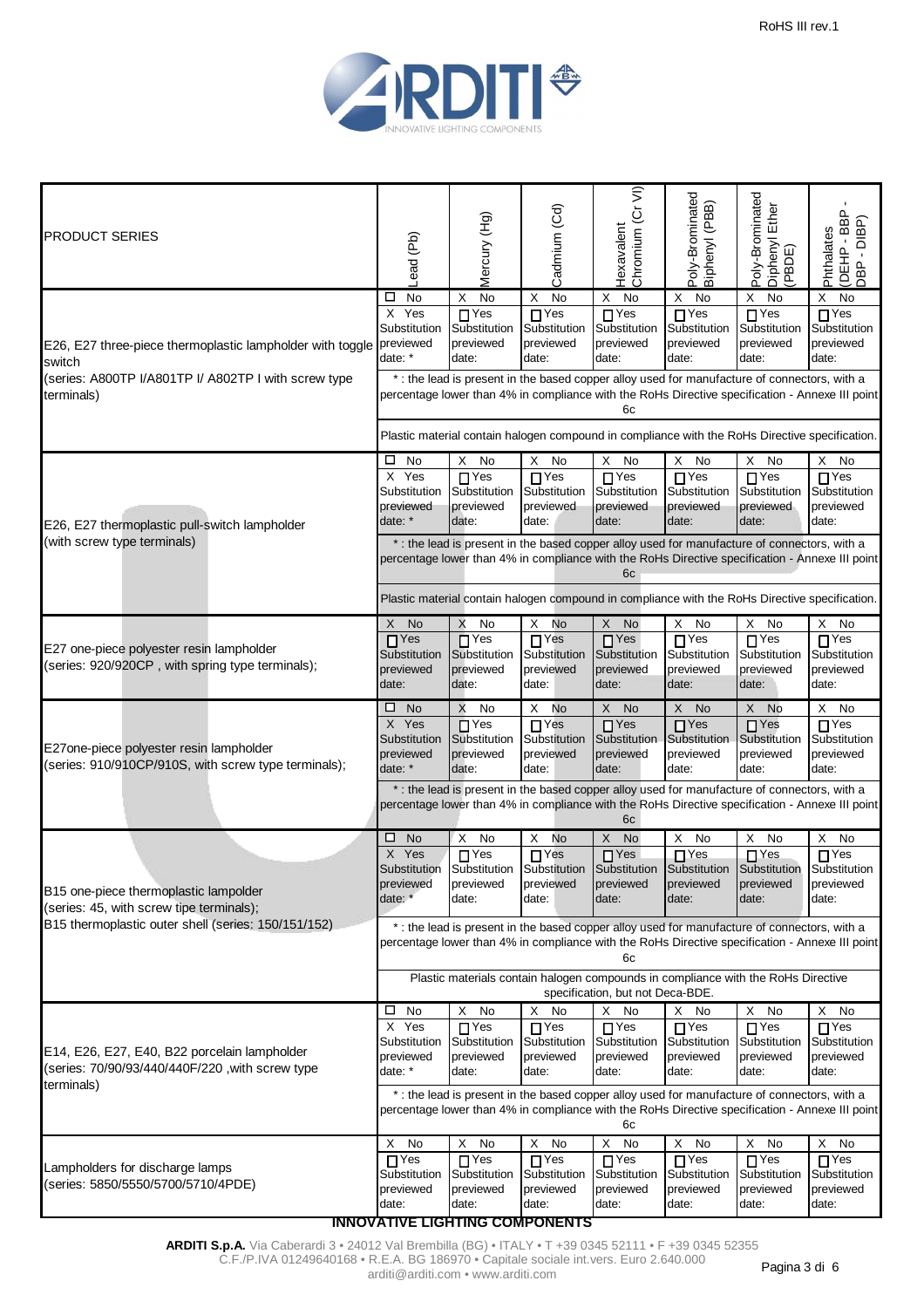

| PRODUCT SERIES                                                                                                                                                           | ead (Pb)                                                                                                              | Mercury (Hg)                                                                                                                                                                                    | Cadmium (Cd)                                                  | Chromium (Cr VI)<br>Hexavalent                              | Poly-Brominated<br>Biphenyl (PBB)                                            | Poly-Brominated<br>Diphenyl Ether<br>(PBDE)       | <b>GBD-</b><br>Phthalates<br>$\overline{\Omega}$ .<br><b>CEHP</b><br><b>BP</b> |  |  |
|--------------------------------------------------------------------------------------------------------------------------------------------------------------------------|-----------------------------------------------------------------------------------------------------------------------|-------------------------------------------------------------------------------------------------------------------------------------------------------------------------------------------------|---------------------------------------------------------------|-------------------------------------------------------------|------------------------------------------------------------------------------|---------------------------------------------------|--------------------------------------------------------------------------------|--|--|
| Lampholders for mains powered halogen lamps                                                                                                                              | <b>No</b><br>X                                                                                                        | X<br>No                                                                                                                                                                                         | No<br>Χ                                                       | No<br>X                                                     | $\times$<br>No                                                               | X<br>No                                           | Χ<br>No                                                                        |  |  |
| (series: 5100/5120/5200/5500/5510)<br>Lampholders for low-voltage halogen lamps<br>(series: 5300/5310/5311/5312/5320/5420/5421/<br>5422/5423/5424/ 5425/5426/5430/5431); | $\Box$ Yes<br>Substitution<br>previewed<br>date:                                                                      | $\Box$ Yes<br>Substitution<br>previewed<br>date:                                                                                                                                                | $\Box$ Yes<br>Substitution<br>previewed<br>date:              | $\Box$ Yes<br>Substitution<br>previewed<br>date:            | $\Box$ Yes<br>Substitution<br>previewed<br>date:                             | $\Box$ Yes<br>Substitution<br>previewed<br>date:  | $\Box$ Yes<br>Substitution<br>previewed<br>date:                               |  |  |
|                                                                                                                                                                          | No<br>X                                                                                                               | X<br>No                                                                                                                                                                                         | X No                                                          | X<br>No                                                     | X No                                                                         | X<br>No                                           | X<br>No                                                                        |  |  |
| Accessories for Lampholders for discharge lamps                                                                                                                          | $\overline{\Pi}$ Yes<br>Substitution<br>previewed<br>date:                                                            | $\overline{\Pi}$ Yes<br>Substitution<br>previewed<br>date:                                                                                                                                      | $\Gamma$ Yes<br>Substitution<br>previewed<br>date:            | $\overline{\Pi}$ Yes<br>Substitution<br>previewed<br>date:  | $\overline{\Pi \text{Yes}}$<br>Substitution<br>previewed<br>date:            | $\prod$ Yes<br>Substitution<br>previewed<br>date: | $\overline{\bigcap Y}$ es<br>Substitution<br>previewed<br>date:                |  |  |
|                                                                                                                                                                          | X No                                                                                                                  | X<br>No                                                                                                                                                                                         | X<br>No                                                       | X No                                                        | X No                                                                         | X No                                              | X<br>No                                                                        |  |  |
| G9 Accessories<br>(series:<br>560/142/561/C420/G9P/C320/C324/132/1318/1319/1320/<br>C423/C333/C334/C443/C431/C427)                                                       | $\overline{\Box}$ Yes<br>Substitution<br>previewed<br>date:                                                           | $\overline{\Box}$ Yes<br>Substitution<br>previewed<br>date:                                                                                                                                     | $\Box$ Yes<br>Substitution<br>previewed<br>date:              | $\Box$ Yes<br>Substitution<br>previewed<br>date:            | $\overline{\Box}$ Yes<br>Substitution<br>previewed<br>date:                  | $\Box$ Yes<br>Substitution<br>previewed<br>date:  | $\Box$ Yes<br>Substitution<br>previewed<br>date:                               |  |  |
|                                                                                                                                                                          | X No                                                                                                                  | X<br>No                                                                                                                                                                                         | X<br>No                                                       | X<br>No                                                     | X No                                                                         | X<br>No                                           | X<br>No                                                                        |  |  |
| Compact fluorescent lampholders<br>(series 721/724, with spring type terminals)                                                                                          | $\overline{\Box}$ Yes<br>Substitution<br>previewed<br>date:                                                           | $\overline{\Box}$ Yes<br>Substitution<br>previewed<br>date:                                                                                                                                     | $\overline{\Gamma}$ Yes<br>Substitution<br>previewed<br>date: | $\overline{\Box}$ Yes<br>Substitution<br>previewed<br>date: | $\overline{\Box}$ Yes<br>Substitution<br>previewed<br>date:                  | $\Box$ Yes<br>Substitution<br>previewed<br>date:  | $\overline{\Box}$ Yes<br>Substitution<br>previewed<br>date:                    |  |  |
|                                                                                                                                                                          | Plastic materials contain halogen compounds in compliance with the RoHs Directive<br>specification, but not Deca-BDE. |                                                                                                                                                                                                 |                                                               |                                                             |                                                                              |                                                   |                                                                                |  |  |
|                                                                                                                                                                          | $\square$ No                                                                                                          | X<br>No                                                                                                                                                                                         | X<br>No                                                       | X No                                                        | X<br>No                                                                      | X<br>No                                           | X<br>No                                                                        |  |  |
| Switches<br>(series 300V/320/330G/330V/330VH/330VP/330VPH/<br>350VP/351VP with screw tipe terminals,                                                                     | X Yes<br>Substitution<br>previewed<br>date: *                                                                         | $\Box$ Yes<br>Substitution<br>previewed<br>date:                                                                                                                                                | $\Gamma$ Yes<br>Substitution<br>previewed<br>date:            | $\Box$ Yes<br>Substitution<br>previewed<br>date:            | $\overline{\Gamma}$ Yes<br>Substitution<br>previewed<br>date:                | $\Box$ Yes<br>Substitution<br>previewed<br>date:  | $\overline{\blacksquare}$ Yes<br>Substitution<br>previewed<br>date:            |  |  |
| series 152A/152B with screw tipe terminals)                                                                                                                              | * : the lead is present in the based copper alloy used for manufacture of connectors, with a                          |                                                                                                                                                                                                 |                                                               |                                                             |                                                                              |                                                   |                                                                                |  |  |
|                                                                                                                                                                          |                                                                                                                       | percentage lower than 4% in compliance with the RoHs Directive specification - Annexe III point                                                                                                 |                                                               | 6c                                                          |                                                                              |                                                   |                                                                                |  |  |
|                                                                                                                                                                          | X<br>No                                                                                                               | X<br>No                                                                                                                                                                                         | X<br>No                                                       | Χ<br>No                                                     | No<br>Χ                                                                      | Χ<br>No                                           | х<br>No                                                                        |  |  |
| Switches<br>(series 304/305)                                                                                                                                             | $\Box$ Yes<br>previewed<br>date:                                                                                      | $\overline{\Box}$ Yes<br>Substitution Substitution Substitution<br>previewed<br>date:                                                                                                           | $Y$ es<br>previewed<br>date:                                  | T <sup>Yes</sup><br>previewed<br>date:                      | $\Gamma$ Yes<br>Substitution Substitution Substitution<br>previewed<br>date: | $T$ Yes<br>previewed<br>date:                     | $\overline{\Box}$ Yes<br>Substitution<br>previewed<br>date:                    |  |  |
|                                                                                                                                                                          | $\square$ No                                                                                                          | X No                                                                                                                                                                                            | X.<br>No                                                      | X<br>No                                                     | X No                                                                         | X No                                              | X<br>No                                                                        |  |  |
| Switches                                                                                                                                                                 | X Yes<br>Substitution<br>previewed<br>date: *                                                                         | $\Box$ Yes<br>Substitution<br>previewed<br>date:                                                                                                                                                | $\Gamma$ Yes<br>Substitution<br>previewed<br>date:            | $\sqcap$ Yes<br>Substitution<br>previewed<br>date:          | $\Gamma$ Yes<br>Substitution<br>previewed<br>date:                           | $\Box$ Yes<br>Substitution<br>previewed<br>date:  | $\sqcap$ Yes<br>Substitution<br>previewed<br>date:                             |  |  |
| (series: dimmer 1001, 1002, 1003, 1004, 1011, 1012,<br>1013 with screw tipe terminals)                                                                                   |                                                                                                                       | * : the lead is present in the based copper alloy used for manufacture of connectors, with a<br>percentage lower than 4% in compliance with the RoHs Directive specification - Annexe III point |                                                               | 6с                                                          |                                                                              |                                                   |                                                                                |  |  |
|                                                                                                                                                                          |                                                                                                                       | Plastic materials contain halogen compounds in compliance with the RoHs Directive                                                                                                               |                                                               | specification, but not Deca-BDE.                            |                                                                              |                                                   |                                                                                |  |  |

#### **INNOVATIVE LIGHTING COMPONENTS**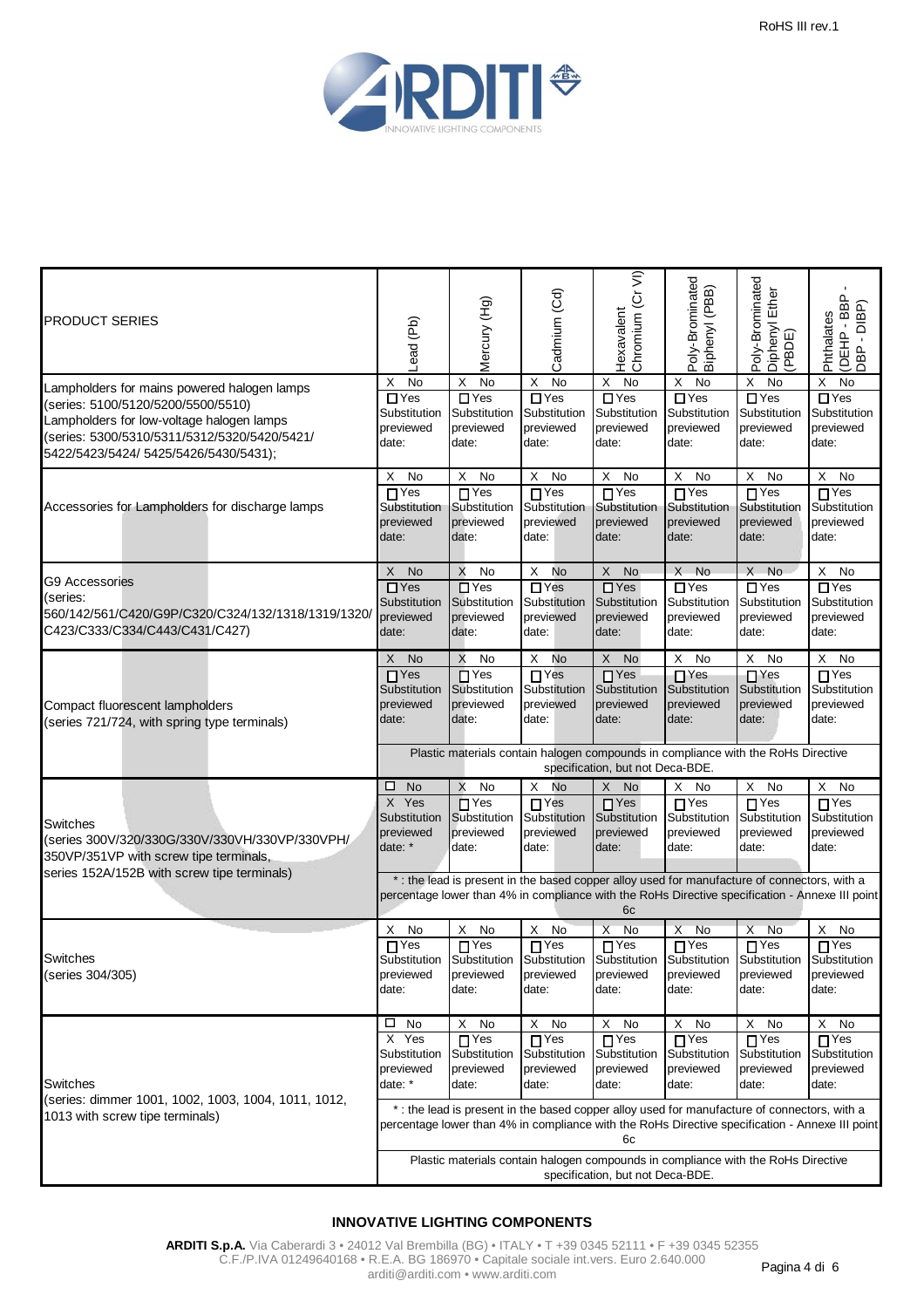

| <b>PRODUCT SERIES</b>                                                                                    | Lead (Pb)                                                                                                                                                                                             | Mercury (Hg)                                                      | Cadmium (Cd)                                       | Chromium (Cr VI)<br>Hexavalent                              | Poly-Brominated<br>Biphenyl (PBB)                                                                                                                                                              | Poly-Brominated<br>Diphenyl Ether<br>(PBDE)                       | ≏<br>(DEHP - BBP)<br>DBP - DIBP)<br>Phthalates                    |  |  |
|----------------------------------------------------------------------------------------------------------|-------------------------------------------------------------------------------------------------------------------------------------------------------------------------------------------------------|-------------------------------------------------------------------|----------------------------------------------------|-------------------------------------------------------------|------------------------------------------------------------------------------------------------------------------------------------------------------------------------------------------------|-------------------------------------------------------------------|-------------------------------------------------------------------|--|--|
|                                                                                                          | No<br>□                                                                                                                                                                                               | <b>No</b><br>X                                                    | No<br>X                                            | No<br>X                                                     | X<br>No                                                                                                                                                                                        | X<br>No                                                           | X<br>No                                                           |  |  |
| Suspensions                                                                                              | X Yes<br>Substitution<br>previewed<br>date: *                                                                                                                                                         | $\overline{\Box}$ Yes<br>Substitution<br>previewed<br>date:       | $\Gamma$ Yes<br>Substitution<br>previewed<br>date: | $\overline{\Box}$ Yes<br>Substitution<br>previewed<br>date: | $\overline{\Pi}$ Yes<br>Substitution<br>previewed<br>date:                                                                                                                                     | $\Box$ Yes<br>Substitution<br>previewed<br>date:                  | $\Box$ Yes<br>Substitution<br>previewed<br>date:                  |  |  |
| (series PNS/PNM)                                                                                         | * : the lead is present in the based copper alloy used for manufacture of connectors, with a<br>percentage lower than 4% in compliance with the RoHs Directive specification - Annexe III point<br>6с |                                                                   |                                                    |                                                             |                                                                                                                                                                                                |                                                                   |                                                                   |  |  |
|                                                                                                          |                                                                                                                                                                                                       |                                                                   |                                                    | specification, but not Deca-BDE.                            | Plastic materials contain halogen compounds in compliance with the RoHs Directive                                                                                                              |                                                                   |                                                                   |  |  |
|                                                                                                          | □<br>No                                                                                                                                                                                               | X<br>No                                                           | X<br>No                                            | Χ<br>No                                                     | Χ<br>No                                                                                                                                                                                        | X<br>No                                                           | X<br>No                                                           |  |  |
| Cables and Cord-set<br>(CABLE-A,                                                                         | X Yes<br>Substitution<br>previewed<br>date: *                                                                                                                                                         | $\overline{\Gamma}$ Yes<br>Substitution<br>previewed<br>date:     | $\Gamma$ Yes<br>Substitution<br>previewed<br>date: | $\Box$ Yes<br>Substitution<br>previewed<br>date:            | $\Gamma$ Yes<br>Substitution<br>previewed<br>date:                                                                                                                                             | $\Box$ Yes<br>Substitution<br>previewed<br>date:                  | $\overline{\Gamma}$ Yes<br>Substitution<br>previewed<br>date:     |  |  |
| series                                                                                                   |                                                                                                                                                                                                       |                                                                   |                                                    |                                                             |                                                                                                                                                                                                |                                                                   |                                                                   |  |  |
| LIE/LSE/LSM/LFM/LIG/LQE/RISA/RIG/RQSA/CIBU/SL/<br>RFSE/RFST/LFDE/RD1SA/RD2E/LD11E/LD11SE/LD2E/<br>LD3E/) |                                                                                                                                                                                                       |                                                                   |                                                    | 6c                                                          | *: the lead is present in the based copper alloy used for manufacture of connectors, with a<br>percentage lower than 4% in compliance with the RoHs Directive specification - Annexe III point |                                                                   |                                                                   |  |  |
|                                                                                                          |                                                                                                                                                                                                       |                                                                   |                                                    | specification, but not Deca-BDE.                            | Plastic materials contain halogen compounds in compliance with the RoHs Directive                                                                                                              |                                                                   |                                                                   |  |  |
|                                                                                                          | X No                                                                                                                                                                                                  | X<br>No                                                           | X<br>No                                            | X No                                                        | X<br>No                                                                                                                                                                                        | X<br>No                                                           | X<br>No                                                           |  |  |
| Accessories<br>Dome (series: 100/101/103/104/105/106/170/E27 for                                         | $\overline{\Pi}$ Yes<br>Substitution<br>previewed<br>date:                                                                                                                                            | $\overline{\Pi \text{Yes}}$<br>Substitution<br>previewed<br>date: | $\prod$ Yes<br>Substitution<br>previewed<br>date:  | $\n  Yes\n$<br>Substitution<br>previewed<br>date:           | $\overline{\Pi \text{Yes}}$<br>Substitution<br>previewed<br>date:                                                                                                                              | $\overline{\Pi \text{Yes}}$<br>Substitution<br>previewed<br>date: | $\overline{\Pi \text{Yes}}$<br>Substitution<br>previewed<br>date: |  |  |
| porcelain)                                                                                               | Plastic materials could contain halogen compounds in compliance with the RoHs Directive<br>specification, but not Deca-BDE.                                                                           |                                                                   |                                                    |                                                             |                                                                                                                                                                                                |                                                                   |                                                                   |  |  |
|                                                                                                          | X No                                                                                                                                                                                                  | X<br>No                                                           | X<br>No                                            | X No                                                        | X No                                                                                                                                                                                           | X<br>No                                                           | X<br>No                                                           |  |  |
|                                                                                                          | $\overline{\blacksquare}$ Yes                                                                                                                                                                         | $\prod$ Yes                                                       | $\Gamma$ Yes                                       | $\Box$ Yes                                                  | $\prod$ Yes                                                                                                                                                                                    | $\Box$ Yes                                                        | $\sqcap$ Yes                                                      |  |  |
|                                                                                                          | Substitution                                                                                                                                                                                          | Substitution                                                      | Substitution                                       | Substitution                                                | Substitution                                                                                                                                                                                   | Substitution                                                      | Substitution                                                      |  |  |
| Accessories                                                                                              | previewed                                                                                                                                                                                             | previewed                                                         | previewed                                          | previewed                                                   | previewed                                                                                                                                                                                      | previewed                                                         | previewed                                                         |  |  |
| Shade ring (series: 141/142/143/1403/272/273/276/                                                        | date:                                                                                                                                                                                                 | date:                                                             | date:                                              | date:                                                       | date:                                                                                                                                                                                          | date:                                                             | date:                                                             |  |  |
| 2714/2715/2716/1418/1419/2718/MRF/MRFA)                                                                  |                                                                                                                                                                                                       |                                                                   |                                                    |                                                             |                                                                                                                                                                                                |                                                                   |                                                                   |  |  |
|                                                                                                          | Plastic materials could contain halogen compounds in compliance with the RoHs Directive<br>specification, but not Deca-BDE.                                                                           |                                                                   |                                                    |                                                             |                                                                                                                                                                                                |                                                                   |                                                                   |  |  |
|                                                                                                          | X<br>No                                                                                                                                                                                               | Χ<br>No                                                           | Χ<br>No                                            | X No                                                        | X No                                                                                                                                                                                           | $\times$<br><b>No</b>                                             | X<br>No                                                           |  |  |
|                                                                                                          | $\Box$ Yes                                                                                                                                                                                            | $\Box$ Yes                                                        | $\Gamma$ Yes                                       | $\overline{\Gamma}$ Yes                                     | $\Gamma$ Yes                                                                                                                                                                                   | $\Box$ Yes                                                        | $\overline{\Gamma}$ Yes                                           |  |  |
|                                                                                                          | Substitution                                                                                                                                                                                          | Substitution                                                      | Substitution                                       | Substitution                                                | Substitution                                                                                                                                                                                   | Substitution                                                      | Substitution                                                      |  |  |
| Accessories                                                                                              | previewed                                                                                                                                                                                             | previewed                                                         | previewed                                          | previewed                                                   | previewed                                                                                                                                                                                      | previewed                                                         | previewed                                                         |  |  |
| Snap-in bracket (SQ series: CP/FF/NIP)                                                                   | date:                                                                                                                                                                                                 | date:                                                             | date:                                              | date:                                                       | date:                                                                                                                                                                                          | date:                                                             | date:                                                             |  |  |
|                                                                                                          |                                                                                                                                                                                                       |                                                                   |                                                    |                                                             | Plastic materials could contain halogen compounds in compliance with the RoHs Directive                                                                                                        |                                                                   |                                                                   |  |  |
|                                                                                                          |                                                                                                                                                                                                       |                                                                   |                                                    | specification, but not Deca-BDE.                            |                                                                                                                                                                                                |                                                                   |                                                                   |  |  |
|                                                                                                          | X No<br>$\overline{\Gamma}$ Yes                                                                                                                                                                       | $\mathsf X$<br>No<br>$\sqcap$ Yes                                 | X No<br>$\overline{\Gamma}$ Yes                    | X No<br>$\overline{\Gamma}$ Yes                             | X No<br>$\overline{\square}$ Yes                                                                                                                                                               | X No<br>$\Box$ Yes                                                | X No<br>$\prod$ Yes                                               |  |  |
| Accessories                                                                                              | Substitution                                                                                                                                                                                          | Substitution                                                      | Substitution                                       | Substitution                                                | Substitution                                                                                                                                                                                   | Substitution                                                      | Substitution                                                      |  |  |
| (series: AT-10/BC/BCC/BI/DAF-1/DI/DOWEL/<br>GANCIO CAVO/ M10/ISM/NI/NIR/PSC/PSSC/RDBP3/                  | previewed<br>date:                                                                                                                                                                                    | previewed<br>date:                                                | previewed<br>date:                                 | previewed<br>date:                                          | previewed<br>date:                                                                                                                                                                             | previewed<br>date:                                                | previewed<br>date:                                                |  |  |
| SC/SIB/SD/SDI/SDIR/IS/ TC/TCM/TG/TGM85/TGR)                                                              | Plastic materials could contain halogen compounds in compliance with the RoHs Directive<br>specification, but not Deca-BDE.                                                                           |                                                                   |                                                    |                                                             |                                                                                                                                                                                                |                                                                   |                                                                   |  |  |